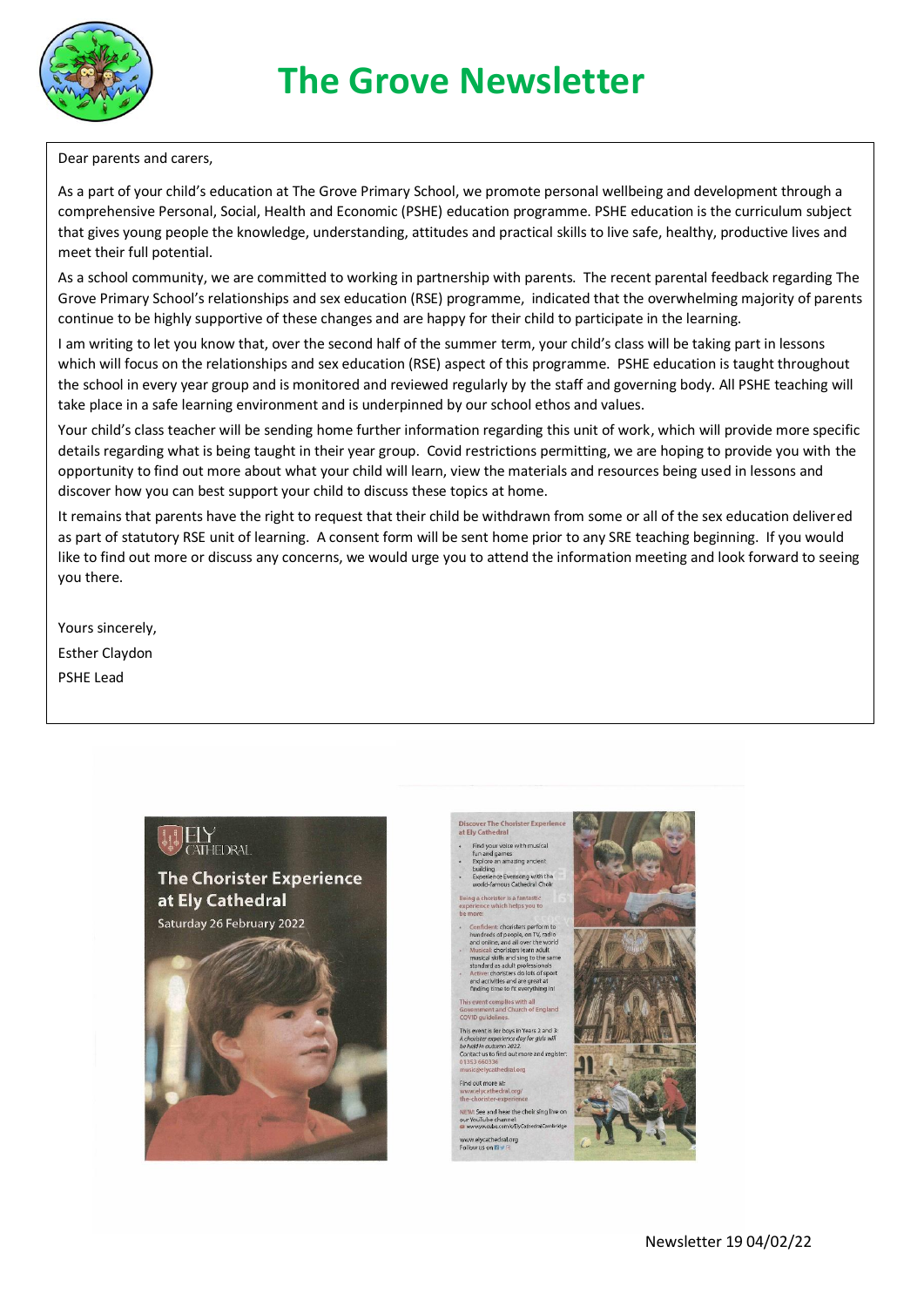

**Attendance**

### **The Grove Newsletter**



| <b>Class Name</b>   | % attendance from Monday 31st January to Friday 21 <sup>st</sup> January 2022 |
|---------------------|-------------------------------------------------------------------------------|
| The Aviary          | 74%                                                                           |
| Gosling             | 94%                                                                           |
| Wren                | 88%                                                                           |
| Ostrich             | 90%                                                                           |
| Kookaburra          | 95%                                                                           |
| Flamingo            | 87%                                                                           |
| Woodpecker          | 92%                                                                           |
| Toucan              | 90%                                                                           |
| Hummingbird         | 89%                                                                           |
| <b>Whole School</b> | 89%                                                                           |

#### **Year 5/6 Zoology Museum Trip**

Just a reminder that this trip has been **rearranged for Friday 11th February.**

All other arrangements for the trip remain the same.

### **Gosling Class Celebrate Chinese New Year!**

The children in Gosling Class worked together to make the Dragon that Shen painted from the Magic Paintbrush (our current writing book). They then used the Dragon to perform a Dragon Dance inspired by Chinese New